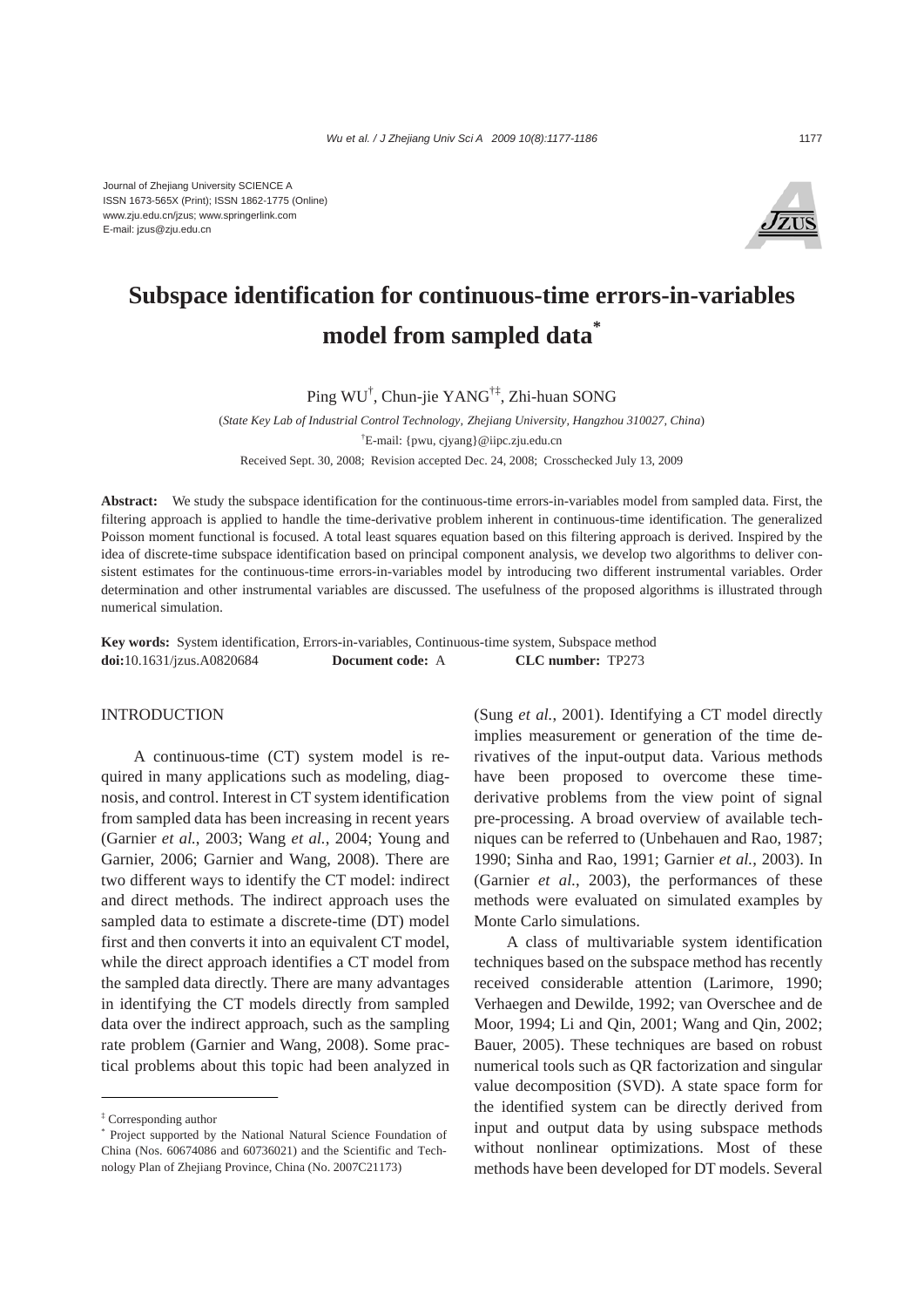attempts have been proposed to extend the DT subspace identification to CT identification (Johansson *et al.*, 1999; Bastogne *et al.*, 2001; Haverkamp, 2001; Ohsumi *et al.*, 2002; Li *et al.*, 2003). However, little consideration has been proposed for identifying the CT errors-in-variables (EIV) model from the subspace method.

EIV models have been widely used in many fields such as array signal processing for directionof-arrival estimation, blind channel equalization, image processing, and environmental modeling (van Huffel and Lemmerling, 2002). The main difficulty of EIV model identification is due to the violation of both input and output signals by the uncertainties or measurement noises. Most of subspace identification methods involve a projection of the future output on the orthogonal complement of the future input. Many methods have been proposed to solve the EIV problem for DT models. Söderström (2007) provided an overview of these methods.

Some attention has been paid to CT EIV model identification (Mahata and Garnier, 2006; Thil *et al.*, 2008); howerer, the subspace identification for the CT EIV model has not yet received enough attention so far. This paper aims to identify a CT EIV model in state-space form directly from sampled input/output data using the recently developed DT subspace identification method. The idea is derived from modifying the discrete subspace identification based on principal component analysis (PCA) proposed in (Li and Qin, 2001; Wang and Qin, 2002) and is associated with the filtering method which is used to cope with the time-derivative problem. A classic filtering approach —generalized Poisson moment functionals (GPMF) (Garnier *et al.*, 2003) is applied. This method has some advantages over other filtering methods (Mercère *et al.*, 2007). In order to cope with the EIV problem, two instrumental variables (IVs) are introduced to eliminate the noise terms: one is the orthogonal projection operator of the GPMF transformation of the high order time derivatives of past inputs; the other is the orthogonal projection operator of the GPMF transformation of the high order time derivatives of past outputs. A discussion of the IVs is made. Order determination and consistency properties of the proposed algorithms are also discussed. The numerical simulation results are in accordance with the conclusions of the discussion and illustrate the effectiveness of the proposed algorithms.

### PROBLEM STATEMENT AND NOTATIONS

Consider the following *n*th order CT linear time-invariant system represented in the state-space form (Mercère *et al.*, 2007):

$$
\dot{\boldsymbol{x}}(t) = A\boldsymbol{x}(t) + B\tilde{\boldsymbol{u}}(t) + \boldsymbol{w}(t), \qquad (1a)
$$

$$
\tilde{\mathbf{y}}(t) = \mathbf{C}\mathbf{x}(t) + \mathbf{D}\tilde{\mathbf{u}}(t),
$$
\n(1b)

where  $\tilde{u}(t) \in \mathbb{R}^m$  and  $\tilde{y}(t) \in \mathbb{R}^l$  are the noise-free input and output signals, respectively,  $x(t) \in \mathbb{R}^n$  the state vector, and  $w(t) \in \mathbb{R}^n$  the noise. We assume that the noise-free  $\tilde{u}(t)$  and  $\tilde{v}(t)$  are sampled at time instants  $\{t_k\}_{k=1}^N$  with  $t_k = kT_s$  ( $T_s$  is the sampling period).  $w(t)$  keeps constant between two consecutive sampling instances:  $w(t) = w(kT_s)$ , for  $kT_s \le t < (k+1)T_s$ .

The noise-free sampled input and output signals are contaminated by discrete-time noise sequences *l*(*t<sub>k</sub>*)∈ $\mathbb{R}^m$  and  $v(t_k) \in \mathbb{R}^l$ , respectively:

$$
\boldsymbol{u}(t_k) = \tilde{\boldsymbol{u}}(t_k) + \boldsymbol{l}(t_k), \tag{2a}
$$

$$
\mathbf{y}(t_k) = \tilde{\mathbf{y}}(t_k) + \mathbf{v}(t_k). \tag{2b}
$$

Like in the DT subspace identification problem, we make the following assumptions:

**Assumption 1** (*A*, *C*) is observable and (*A*, *B*) is controllable.

**Assumption 2** The signals *u* and *y* are differentiable at least to the (*i*−1)th time derivative with *i*>*n*.

**Assumption 3** The system is stable.

**Assumption 4** The noises  $w(t_k)$ ,  $l(t_k)$  and  $v(t_k)$  are stationary white noise sequences with zero mean and independent of past noise-free  $\tilde{u}(t)$  and  $\tilde{y}(t)$ . These noises satisfy the following correlation:

$$
E\left[\begin{bmatrix} \mathbf{w}(t_q) \\ l(t_q) \\ \mathbf{v}(t_q) \end{bmatrix} \begin{bmatrix} \mathbf{w}(t_j) \\ l(t_j) \\ \mathbf{v}(t_j) \end{bmatrix}^{\mathrm{T}} \right] = \begin{bmatrix} \mathbf{R}_{\mathbf{w}\mathbf{w}} & \mathbf{R}_{\mathbf{w}l} & \mathbf{R}_{\mathbf{w}\mathbf{v}} \\ \mathbf{R}_{\mathbf{w}} & \mathbf{R}_{\mathbf{u}} & \mathbf{R}_{\mathbf{w}} \\ \mathbf{R}_{\mathbf{w}\mathbf{w}} & \mathbf{R}_{\mathbf{w}l} & \mathbf{R}_{\mathbf{w}\mathbf{v}} \end{bmatrix} \delta_{qj},
$$

where  $E\{\cdot\}$  is the mathematical expectation, **R** represents the covariance matrix, and  $\delta_{qi}$  is the Kronecker delta function.

**Assumptions 5** The system order is a priori known.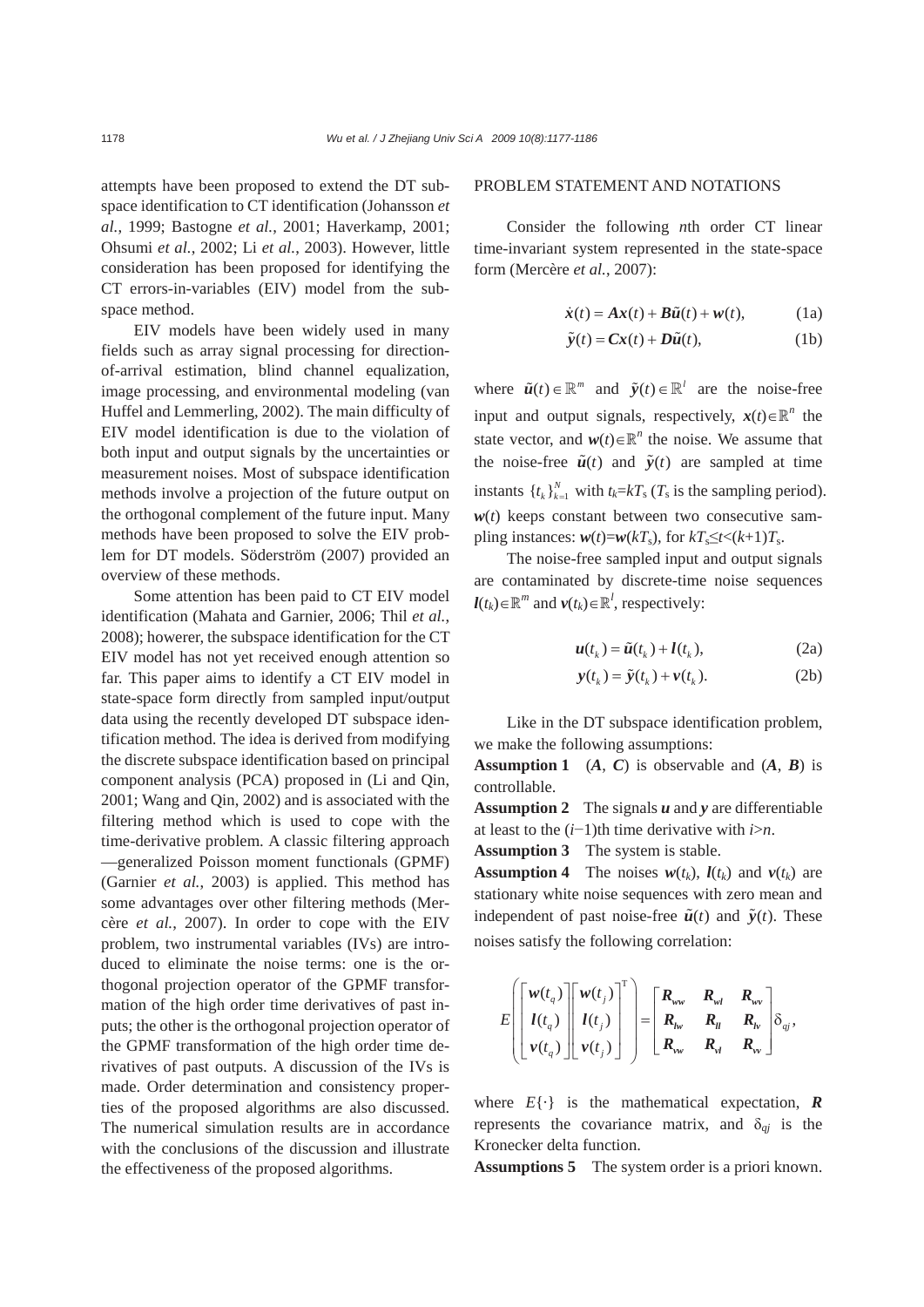,

The goal of CT subspace identification for the EIV model is to estimate the state space matrices [*A*, *B*, *C*, *D*] up to a similarity transformation from noisy sampled I/O data  $\{u(t_k)\}_{k=1}^N$ ,  $\{y(t_k)\}_{k=1}^N$  with  $t_k = kT_s$ .

A stacked vector equation can be obtained by computing the *i*th derivative of the state-space equation (Mercère *et al*., 2007):

$$
y_i(t) = \Gamma_i x(t) + H_i u_i(t) - H_i l_i(t) + G_i w_i(t) + v_i(t),
$$
 (3)

where *i* is a user-defined parameter, *i*≥*n*−1. The stacked vector  $\mathbf{y}_i(t) = [(\mathbf{y}(t))^{\mathrm{T}}, (\dot{\mathbf{y}}(t))^{\mathrm{T}}, ..., (\mathbf{y}^{(i)}(t))^{\mathrm{T}}]^{\mathrm{T}} \mathbf{y}^{(i)}(t)$ denotes the *i*th time derivative of  $y(t)$ .  $u_i(t)$ ,  $l_i(t)$ ,  $w_i(t)$ and  $v_i(t)$  are defined similarly to  $y_i(t)$ . The extended observability matrix *Γi* and the Toeplitz matrices *Hi*, *Gi* are defined as

$$
I_{i} = [C^{T}, (CA)^{T}, ..., (CA^{i})^{T}]^{T},
$$
\n
$$
H_{i} = \begin{bmatrix} D & 0 & 0 & \cdots & 0 \\ CB & D & 0 & \cdots & 0 \\ CAB & CB & D & \cdots & 0 \\ \vdots & \vdots & \vdots & \vdots & \vdots \\ CA^{i-1}B & CA^{i-2}B & CA^{i-3}B & \cdots & D \end{bmatrix}
$$
\n
$$
G_{i} = \begin{bmatrix} 0 & 0 & 0 & \cdots & 0 \\ C & 0 & 0 & \cdots & 0 \\ CA & C & 0 & \cdots & 0 \\ \vdots & \vdots & \vdots & \vdots & \vdots \\ CA^{i-1} & CA^{i-2} & CA^{i-3} & \cdots & 0 \end{bmatrix}.
$$

For *N* sampled input and output data, Eq.(3) can be extended to

$$
Y_{i,1,N} = \Gamma_i X_{1,N} + H_i U_{i,1,N} - H_i L_{i,1,N} + G_i W_{i,1,N} + V_{i,1,N},
$$
\n(4)

with  $Y_{i,1,N}=[y_i(t_1), y_i(t_2), ..., y_i(t_N)], X_{1,N}=[x(t_1), x(t_2), ...,$  $\mathbf{x}(t_N)$ ]. The matrices  $\mathbf{U}_{i,1,N}$ ,  $\mathbf{L}_{i,1,N}$ ,  $\mathbf{W}_{i,1,N}$  and  $\mathbf{V}_{i,1,N}$  are constructed in an identical way to  $Y_{i,1,N}$ .

From Eqs.(3) and (4), the first step to develop the subspace identification algorithm is to measure the successive time derivatives or integrals of I/O data, furthermore  $Y_{i,1,N}$  and  $U_{i,1,N}$ . It seems impossible to directly compute these time derivatives from sampled I/O data. Fortunately, several techniques are specifically developed to deal with these time-derivative problems from the sampled data (Garnier *et al.*, 2003). In this study, we consider a typical approach: generalized Poisson moment functionals.

## GENERALIZED POISSON MOMENT FUNC-TIONALS

Three main types of methods are considered to evaluate the time derivatives or integrals of I/O signals. These techniques are linear filters, integral methods and modulating functions. Sinha and Rao (1991) gave an overview of these techniques. In this paper, we introduce the generalized Poisson moment functionals (GPMF) method, which is an approach of the linear filters. Some of its good properties are discussed in Remark 1.

The GPMF approach was developed by Unbehauen and Rao (1987). The *i*th order GPMF transformation of a signal  $r(t)$  at time instant *t* is given by the following convolution product:

$$
\mathcal{F}_{i}\{r(t)\} = \int_{0}^{t} r(\tau) f_{i}(t-\tau) d\tau, \qquad (5)
$$

where  $f_i(t) = \beta^{i+1} t^i e^{-\lambda t} / (i!)$ .  $\lambda \in (0, \infty)$  is a userdefined parameter accounting for the filter cut-off frequency.  $\beta \in (0, \infty)$  is the Poisson filter constant. In most of the time, *λ*=*β*.

The most important property of the GPMF approach is that the GPMF transformation of the high order time-derivative signals can be expressed by the combination of the lower order GPMF transformation of the signal from the above transformation after a transient period as

$$
\mathcal{F}_i^i\{r(t)\} = \begin{bmatrix} \mathcal{F}_i^i\{r(t)\} \\ \mathcal{F}_i^i\{r^i(t)\} \\ \vdots \\ \mathcal{F}_i^i\{r^i(t)\} \end{bmatrix} = \phi \begin{bmatrix} \mathcal{F}_i^i\{r(t)\} \\ \mathcal{F}_{i-1}^i\{r(t)\} \\ \vdots \\ \mathcal{F}_0^i\{r(t)\} \end{bmatrix} = \phi \tilde{\mathcal{F}_i^i}\{r(t)\},
$$
\n(6a)

where  $\phi$  is a constant low triangular weighting matrix related with *λ* and *β*. Based on Eq.(6a),

$$
\mathcal{L}(\mathcal{F}_i^i\{r(t)\}) = \Delta_i(s)r(s),\tag{6b}
$$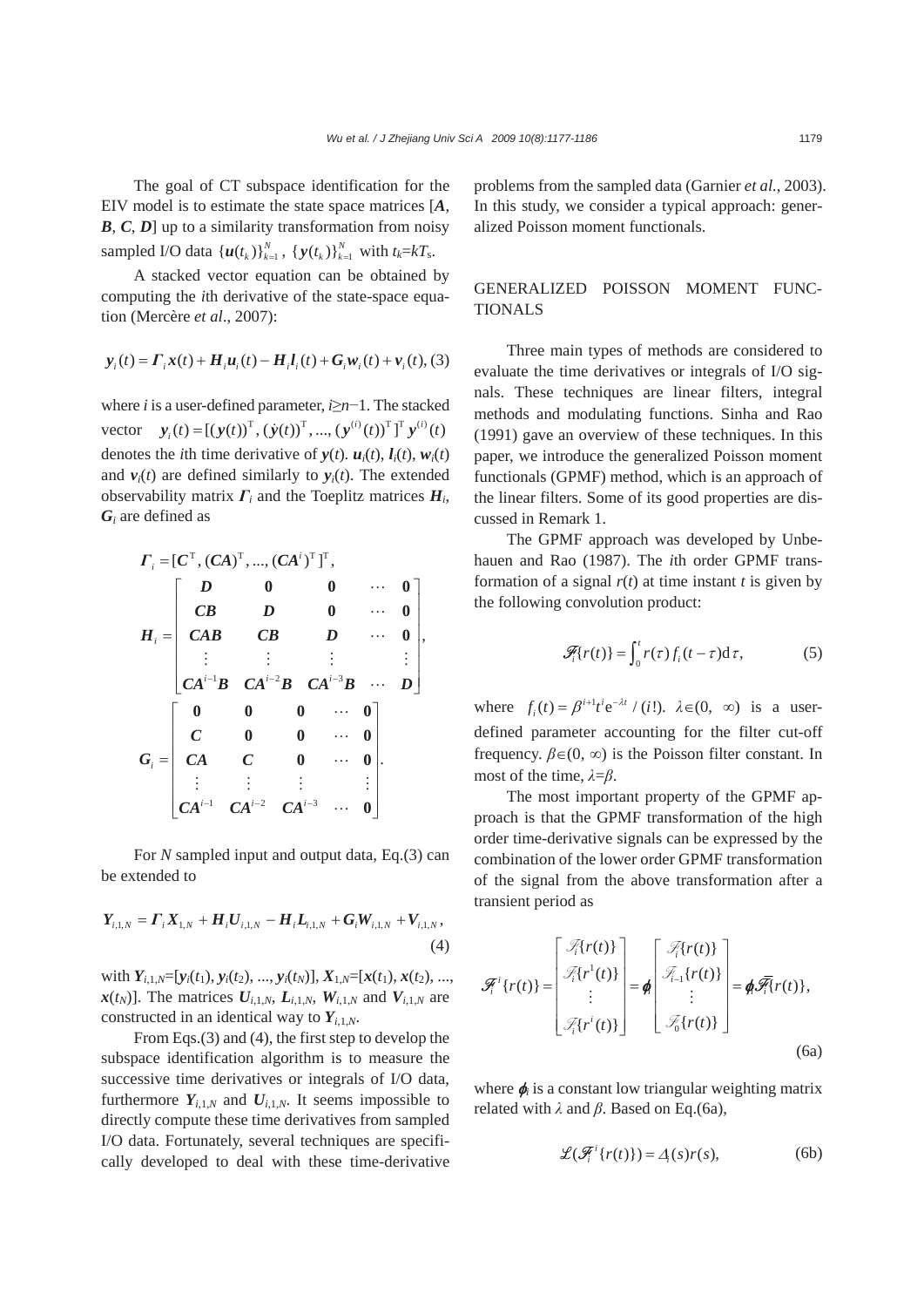where  $\mathcal{L}(\cdot)$  is the Laplace transformation operator, and  $\Delta_i(s)$  is the filter derived from  $\phi_i$ .

The *i*th order GPMF transformation of  $r(t)$  can be considered as the output of a cascaded low-pass filter chain of *i*+1 identical stages, each with a transfer function given by

$$
F(s) = \frac{\beta}{s + \lambda}.
$$

Then we can deliver the GPMF transformation  $\mathcal{F}_i^i\{r(t)\}\$  from the Laplace inverse transformation. The multivariable signal can be extended in a similar way. The detailed transformation description can be referred to (Bastogne *et al.*, 2001).

The digital implementation of the GPMF filter can be attainted by the Runge-Kutta method, Tustin discretization or zero order hold (ZOH) discretization (Bastogne *et al.*, 2001; Garnier *et al.*, 2003). The Tustin and ZOH discretizations of the GPMF transformation have been implemented in CONTSID. Some discussions about the sampling period, filtering order, high time derivative order, and filter cut-off frequency have been presented in (Bastogne *et al.*, 2001). In our study, the ZOH discretization of the GPMF transformation is applied in the simulation.

**Remark 1** Two aspects have to be considered in coping with the time-derivative problem: the initial conditions and the design parameter choice. For a large observation time with the GPMF algorithm, the terms related to the initial conditions can be neglected. The design parameter to be specified by the user is the cut-off frequency of the filter. It is suggested to choose the cut-off frequency a little larger than the frequency bandwidth of the system to be identified (Garnier *et al.*, 2003).

Denote  $\mathscr{F}_i \{\cdot\}$  as the GPMF transformation of the *i*th order time derivatives of signals. Applying the GPMF transformation to the CT extended inputoutput matrix Eq.(4) yields

$$
\mathcal{F}_{i} \{ Y_{i,1,N} \} = \Gamma_{i} \mathcal{F}_{i} \{ X_{1,N} \} + \mathbf{H}_{i} \mathcal{F}_{i} \{ U_{i,1,N} \} - \mathbf{H}_{i} \mathcal{F}_{i} \{ L_{i,1,N} \} \n+ \mathbf{G}_{i} \mathcal{F}_{i} \{ W_{i,1,N} \} + \mathcal{F}_{i} \{ V_{i,1,N} \}, \tag{7}
$$

where

$$
\mathscr{F}_i\{X_{1,N}\} = \big[\mathscr{F}_i\{x(t_1)\}, \mathscr{F}_i\{x(t_2)\}, ..., \mathscr{F}_i\{x(t_N)\}\big],
$$

$$
\mathscr{F}_i\{Y_{i,1,N}\} = \begin{bmatrix} \mathscr{F}_i^0\{y(t_1)\} & \mathscr{F}_i^0\{y(t_2)\} & \cdots & \mathscr{F}_i^0\{y(t_N)\} \\ \mathscr{F}_i^1\{y(t_1)\} & \mathscr{F}_i^1\{y(t_2)\} & \cdots & \mathscr{F}_i^1\{y(t_N)\} \\ \vdots & \vdots & \ddots & \vdots \\ \mathscr{F}_i^i\{y(t_1)\} & \mathscr{F}_i^i\{y(t_2)\} & \cdots & \mathscr{F}_i^i\{y(t_N)\} \end{bmatrix},
$$

 ${\mathscr{F}_i}^b$  {  $y(t_k)$ } (*b*=0, 1, ..., *i*; *k*=1, 2, ..., *N*) denotes the GPMF transformation with the *i*th order filter of the *bth* time derivative of  $y(t_k)$ . Other expressions  $\mathscr{F}_i\{U_{i,N}\},\quad \mathscr{F}_i\{L_{i,N}\},\quad \mathscr{F}_i\{W_{i,N}\}\ \text{and}\ \mathscr{F}_i\{V_{i,N}\}\ \text{are}$ defined similarly to  $\mathscr{F}_{i}Y_{i+N}$ .

# SUBSPACE IDENTIFICATION FOR THE CT EIV MODEL

For the DT EIV identification problem, some researchers have proposed a type of subspace identification algorithm based on PCA (Wang and Qin, 2002; 2006; Huang *et al.*, 2005). The main idea is to obtain the total least squares equation for eliminating the noise terms. Inspired by this idea, we extend the DT subspace identification based on PCA to the CT case. We consider the total least squares equation based on the filtering method. Assuming that the input is sufficiently exciting and that the transformation does not remove any state variable, it is possible to apply this DT identification algorithm to the CT problem by introducing suitable IVs.

First, the filtering-based total least squares equation is introduced. Here we truncate Eq.(7) as follows:

$$
\mathcal{F}_{i} \{ Y_{i,f+1,N} \} = \Gamma_{i} \mathcal{F}_{i} \{ X_{f+1,N} \} + \mathbf{H}_{i} \mathcal{F}_{i} \{ U_{i,f+1,N} \} \n- \mathbf{H}_{i} \mathcal{F}_{i} \{ \mathbf{L}_{i,f+1,N} \} + \mathbf{G}_{i} \mathcal{F}_{i} \{ W_{i,f+1,N} \} + \mathcal{F}_{i} \{ V_{i,f+1,N} \},
$$
\n(8)

where *f* is a user-defined parameter which satisfies *f*>*n*, and

$$
\mathcal{F}_{i}[Y_{i,f+1,N}] = \begin{bmatrix} \mathcal{F}_{i}^{0} \{ y(t_{f+1}) \} & \mathcal{F}_{i}^{0} \{ y(t_{f+2}) \} & \cdots \mathcal{F}_{i}^{0} \{ y(t_{N}) \} \\ \mathcal{F}_{i}^{1} \{ y(t_{f+1}) \} & \mathcal{F}_{i}^{1} \{ y(t_{f+2}) \} & \cdots \mathcal{F}_{i}^{1} \{ y(t_{N}) \} \\ \vdots & \vdots & \vdots \\ \mathcal{F}_{i}^{i} \{ y(t_{f+1}) \} & \mathcal{F}_{i}^{i} \{ y(t_{f+2}) \} & \cdots \mathcal{F}_{i}^{i} \{ y(t_{N}) \} \end{bmatrix}.
$$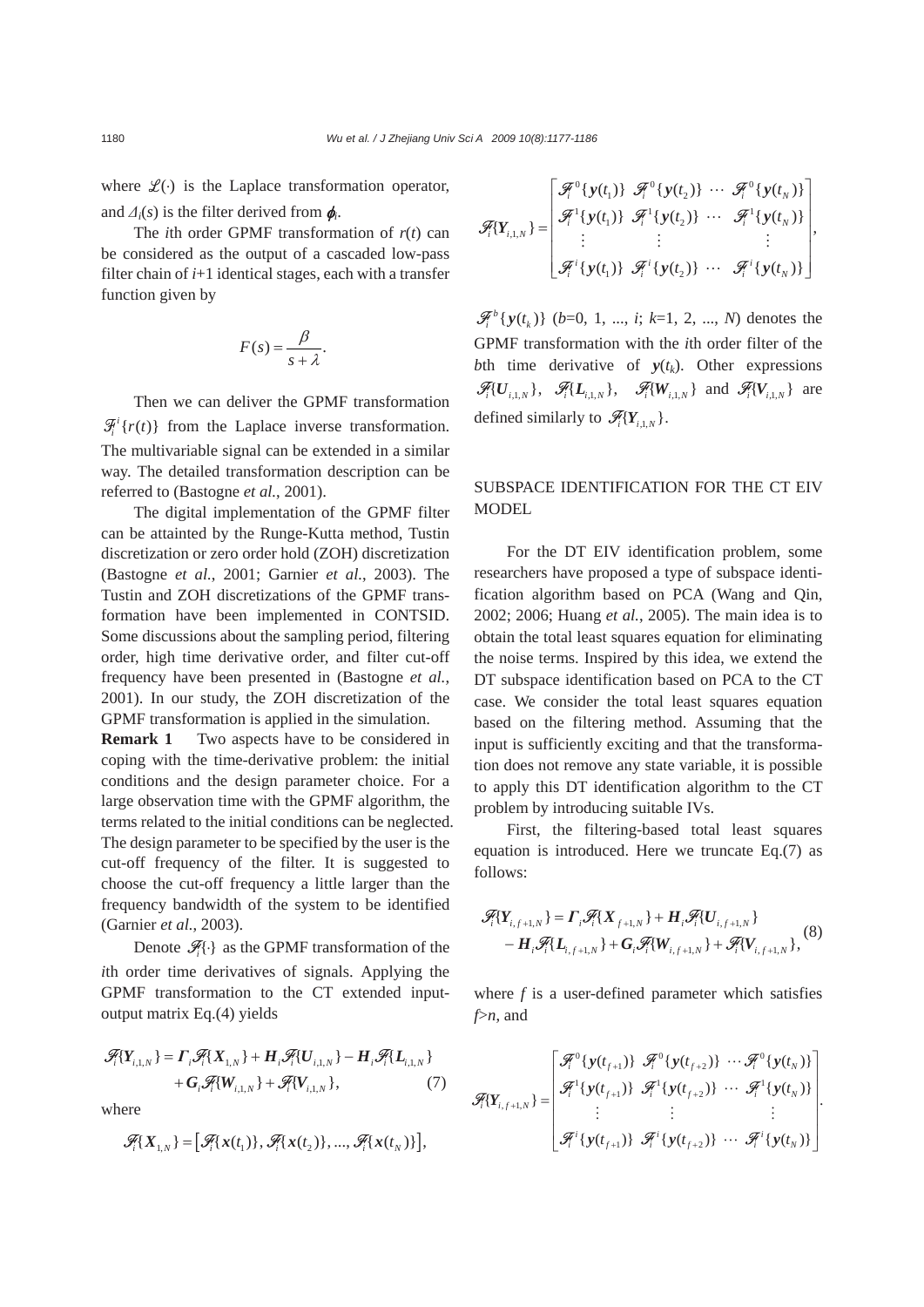We can consider  $\mathscr{F}_{i} \{Y_{i,f+1,N}\}, \mathscr{F}_{i} \{U_{i,f+1,N}\},\$  $\mathscr{F}_i\{L_{i,f+1,N}\}\$ ,  $\mathscr{F}_i\{W_{i,f+1,N}\}\$  and  $\mathscr{F}_i\{V_{i,f+1,N}\}\$  as the GPMF transformations of the future I/O data and noises. In Eq.(8), by moving the second term of the right-hand side to the left-hand side, we obtain the following total least squares equation form:

$$
(I - H_i) \left[ \begin{array}{c} \mathcal{F}_i \{ Y_{i,f+1,N} \} \\ \mathcal{F}_i \{ U_{i,f+1,N} \} \end{array} \right] = \Gamma_i \mathcal{F}_i \{ X_{f+1,N} \} - H_i \mathcal{F}_i \{ L_{i,f+1,N} \} \\ + G_i \mathcal{F}_i \{ W_{i,f+1,N} \} + \mathcal{F}_i \{ V_{i,f+1,N} \}. \quad (9)
$$

Pre-multiplying both sides of Eq.(9) with  $\Gamma_i^{\perp}$  (i.e., the orthogonal complement of the extended observability matrix *Γi*) leads to

$$
\begin{bmatrix} \boldsymbol{\varGamma}_{i}^{\perp} \\ -\boldsymbol{H}_{i}^{\mathrm{T}} \boldsymbol{\varGamma}_{i}^{\perp} \end{bmatrix}^{\mathrm{T}} \begin{bmatrix} \mathcal{F}_{i}[\boldsymbol{Y}_{i,f+1,N}] \\ \mathcal{F}_{i}[\boldsymbol{U}_{i,f+1,N}] \end{bmatrix} = (\boldsymbol{\varGamma}_{i}^{\perp})^{\mathrm{T}} (-\boldsymbol{H}_{i} \mathcal{F}_{i} \{\boldsymbol{L}_{i,f+1,N}\} \\ + \boldsymbol{G}_{i} \mathcal{F}_{i}[\boldsymbol{W}_{i,f+1,N}] + \mathcal{F}_{i}[\boldsymbol{V}_{i,f+1,N}]). \tag{10}
$$

To remove the noise term  $-H_i \mathscr{F}_i \{L_{i,f+1,N}\} +$  $G_i \mathscr{F}_i \{W_{i,f+1,N}\} + \mathscr{F}_i \{V_{i,f+1,N}\}\$ , the IV can be used. According to the mathematical rigour of statistical properties, by multiplying Eq.(10) with  $\xi/(N - f)$ ,

$$
\frac{1}{N-f} \begin{bmatrix} \boldsymbol{\varGamma}_{i}^{\perp} \\ -\boldsymbol{H}_{i}^{\mathrm{T}} \boldsymbol{\varGamma}_{i}^{\perp} \end{bmatrix}^{\mathrm{T}} \begin{bmatrix} \mathcal{F}_{i}(\boldsymbol{Y}_{i,f+1,N}) \\ \mathcal{F}_{i}(\boldsymbol{U}_{i,f+1,N}) \end{bmatrix} \cdot \boldsymbol{\xi} = \frac{(\boldsymbol{\varGamma}_{i}^{\perp})^{\mathrm{T}}}{N-f} \qquad (11)
$$
\n
$$
\cdot \left( -\boldsymbol{H}_{i} \mathcal{F}_{i}(\boldsymbol{L}_{i,f+1,N}) + \boldsymbol{G}_{i} \mathcal{F}_{i}(\boldsymbol{W}_{i,f+1,N}) + \mathcal{F}_{i}(\boldsymbol{V}_{i,f+1,N}) \right) \boldsymbol{\xi},
$$

where *ξ* is the IV, which should satisfy the following conditions (Huang *et al.*, 2005):

$$
\lim_{N \to \infty} \frac{1}{N - f} \left( -H_i \mathcal{F}_i \{ L_{i, f+1, N} \} + G_i \mathcal{F}_i \{ W_{i, f+1, N} \} \right) + \mathcal{F}_i \{ V_{i, f+1, N} \} \cdot \xi = 0,
$$
\n
$$
\lim_{N \to \infty} \frac{1}{N - f} \left[ \mathcal{F}_i \{ Y_{i, f+1, N} \} \right] \cdot \xi \neq 0.
$$
\n(13)

This means that the IV should be uncorrelated with the GPMF transformation of future noises and sufficiently correlated with the informative GPMF transformations of future input-output data.

Several suggestions about the IVs are proposed in the literature (Johansson *et al.*, 1999; Mercère *et al.*, 2007). The details will be discussed in the following section. In this study, we adopt the orthogonal projection operator of the GPMF transformation of the high order time derivatives of past inputs or outputs, i.e.,

$$
\xi_{\Pi_{\mathcal{F}_{j}(U_{j,1,N-f})}} = \Pi_{\mathcal{F}_{j}(U_{j,1,N-f})} = (\mathcal{F}_{j} \{U_{j,1,N-f}\})^{T}
$$

$$
\cdot (\mathcal{F}_{j} \{U_{j,1,N-f}\} (\mathcal{F}_{j} \{U_{j,1,N-f}\})^{T})^{\dagger} \mathcal{F}_{j} \{U_{j,1,N-f}\}, (14)
$$

$$
\xi_{\Pi_{\mathcal{F}_{j}(Y_{j,1,N-f})}} = \Pi_{\mathcal{F}_{j}(Y_{j,1,N-f})} = (\mathcal{F}_{j} \{Y_{j,1,N-f}\})^{T}
$$

$$
\cdot (\mathcal{F}_{j} \{Y_{j,1,N-f}\} (\mathcal{F}_{j} \{Y_{j,1,N-f}\})^{T})^{\dagger} \mathcal{F}_{j} \{Y_{j,1,N-f}\}, (15)
$$

where *j* is a user-defined parameter which satisfies *j*>*i*+*n*+1, *Π* denotes the orthogonal projection operator, the superscript † denotes the Moore-Penrose pseudo inverse, and

$$
\mathcal{F}_j\{U_{j,1,N-f}\}=\n\begin{bmatrix}\n\mathcal{F}_j^{0}\{u(t_1)\} & \mathcal{F}_j^{0}\{u(t_2)\} & \cdots & \mathcal{F}_j^{0}\{u(t_{N-f})\} \\
\mathcal{F}_j^{1}\{u(t_1)\} & \mathcal{F}_j^{1}\{u(t_2)\} & \cdots & \mathcal{F}_j^{1}\{u(t_{N-f})\} \\
\vdots & \vdots & \vdots & \vdots \\
\mathcal{F}_j^{j}\{u(t_1)\} & \mathcal{F}_j^{j}\{u(t_2)\} & \cdots & \mathcal{F}_j^{j}\{u(t_{N-f})\}\n\end{bmatrix}.
$$

 $\mathscr{F}_i \{ Y_{i, 1, N-f} \}$  has a similar form to  $\mathscr{F}_i \{ U_{i, 1, N-f} \}.$ 

According to Assumption 4 and the properties of GPMF transformation, the GPMF transformation of future white noises will be uncorrelated with the GPMF transformation of the high order time derivatives of past inputs or outputs,

$$
\lim_{N \to \infty} \frac{1}{N - f} \left( -H_i \mathcal{F}_i \{L_{i, f+1, N}\} + G_i \mathcal{F}_i \{W_{i, f+1, N}\} + \mathcal{F}_i \{V_{i, f+1, N}\} \right) \qquad (16)
$$
\n
$$
+ \mathcal{F}_i \{V_{i, f+1, N}\} \left( \mathcal{F}_j \{U_{j, 1, N-f}\} \right)^T = \mathbf{0},
$$
\n
$$
\lim_{N \to \infty} \frac{1}{N - f} \left( -H_i \mathcal{F}_i \{L_{i, f+1, N}\} + G_i \mathcal{F}_i \{W_{i, f+1, N}\} \right) \qquad (17)
$$

$$
\lim_{N \to \infty} N - f \quad (17)
$$
  
+  $\mathcal{F}_i \{V_{i,f+1,N}\}\n \big( \mathcal{F}_j \{Y_{j,1,N-f}\}\big)^T = 0.$ 

Then Eq.(13) is satisfied with the IVs  $\zeta_{\mathit{H}_{\mathcal{F}_{j}(U_{j,1,N-f})}}$  and  ${\xi}_{\Pi_{\mathcal{F}_j(Y_{j,1,N-f})}}$ . Now that  ${\xi}_{\Pi_{\mathcal{F}_j(Y_{j,1,N-f})}}$  is similar to  ${\xi}_{\mathcal{I}_{\mathcal{F}_j \left( U_{j,1,N-f} \right)}}$ , the following detailed procedure will be described using  $\xi_{\Pi_{\mathbf{F}_i(U_{i,1,N-f})}}$  only. Similar steps will be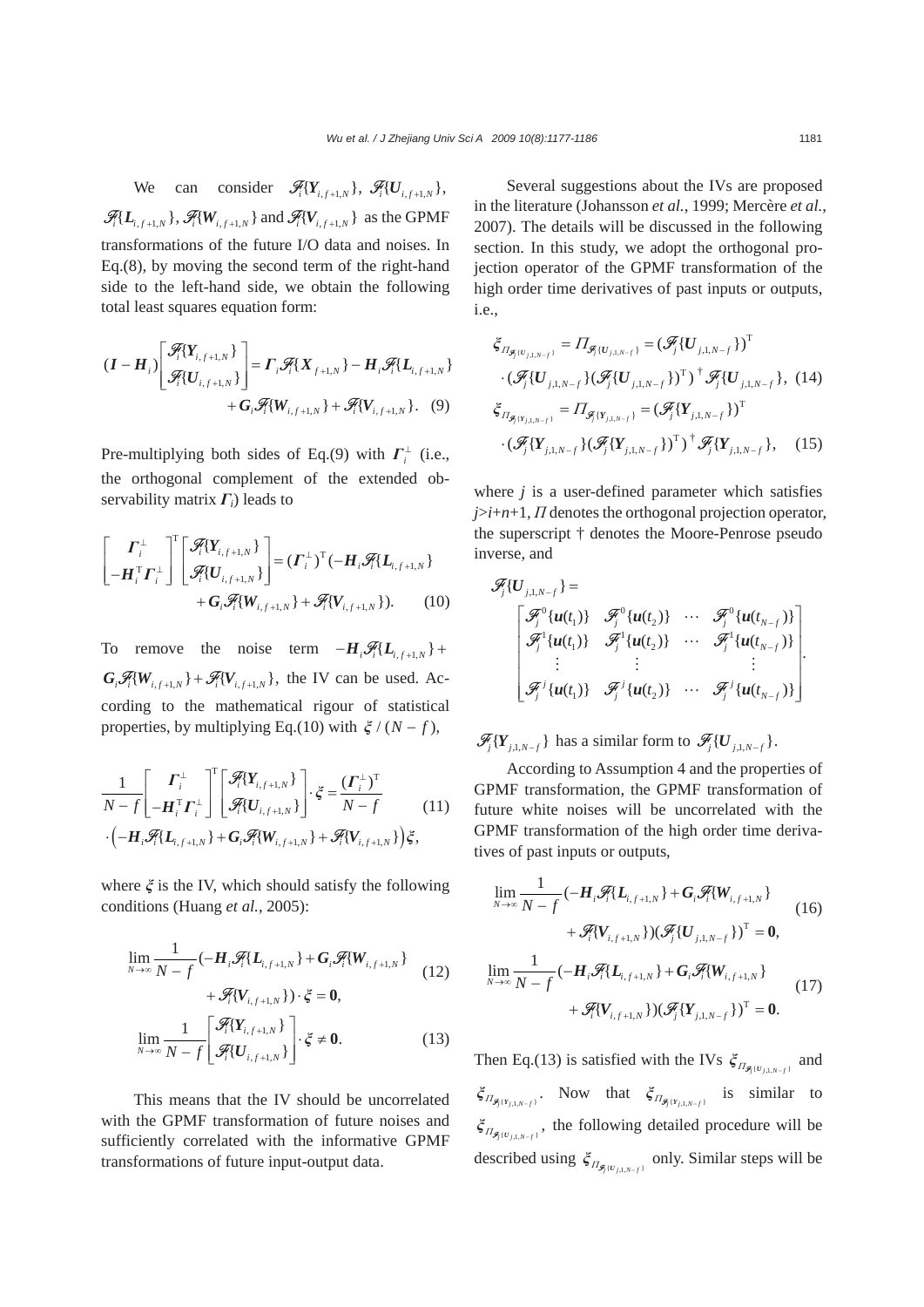followed for  $\zeta_{\Pi_{\mathcal{F}_j(Y_{j,1,N-f})}}$ .

Substituting  $\xi_{\Pi_{\mathcal{F}_j(U_{j,1,N-f})}}$  for  $\xi$  in Eq.(11) if *N* is large enough yields

$$
\begin{bmatrix} \boldsymbol{\varGamma}_{i}^{\perp} \\ -\boldsymbol{H}_{i}^{\mathrm{T}}\boldsymbol{\varGamma}_{i}^{\perp} \end{bmatrix}^{\mathrm{T}}\frac{1}{N-f} \begin{bmatrix} \mathcal{F}_{i}[Y_{i,f+1,N}]\ \mathcal{F}_{i}[U_{i,f+1,N}]\end{bmatrix} \boldsymbol{\varPi}_{\mathcal{F}_{i}[U_{j,1,N-f})} = \mathbf{0}. \tag{18}
$$

If the following Assumption 6

$$
\text{rank}\left[\begin{bmatrix} \mathcal{F}_i[Y_{i,f+1,N} \\ \mathcal{F}_i[U_{i,f+1,N}\end{bmatrix}\right] \prod_{\mathcal{F}_j\{U_{j,1,N-f}\}}\right] = l(i+1) + n \quad (19)
$$

is satisfied, then from Eq.(18), it is known that the orthogonal column space of  $\frac{1}{\sqrt{2}} \int_{0}^{\infty} \frac{V_i \cdot V_{i,f+1}}{Z(x)} dx$  $, f+1,$  ${1 \quad \lceil \mathcal{F}_i(Y_{i,f+1,N}) \rceil}$  $\{U_{\frac{f+1}{f+1}N}\}$ F F  $i \downarrow i, f+1, N$  $N-f\bigm|\mathscr{F}_i[\boldsymbol{U}_{i,f+1,N}]$ + +  $\vert \mathscr{F}_{i} \{ Y_{i,t+1,N} \} \vert \vert$  $\frac{1}{1-f} \left[ \mathcal{F}_i \{ \bm{U}_{i,f+1,N} \} \right]$ *Y U*  $\cdot I_{\mathcal{F}(U_{\text{max}})}$  should be equal to the column space of  $\frac{i}{i} \bm{\varGamma}_{\bm{i}} \frac{1}{\bm{\varGamma}}$ ⊥ ⊥  $|\quad \Gamma^{\perp}_{i} \quad |$  $\left\lfloor \textit{} - \textit{\textbf{H}}_i^\mathrm{T} \boldsymbol{\varGamma}_i^\perp \textit{}\ \right\rfloor$ *Γ*  $\boldsymbol{H}_{i}^{\text{T}}\boldsymbol{\varGamma}$  This is the backbone of the subspace identification based on PCA. In order to deliver the orthogonal column space of  $\frac{1}{\sqrt{2}} \int_{0}^{\infty} \frac{V_i \cdot V_{i,f+1}}{\sqrt{2}}$  $, f+1,$  ${1 \quad \lceil \mathcal{F}_i(Y_{i,f+1,N}) \rceil}$  $\{\boldsymbol{U}_{i}|_{t+1|N}\}$ F F  $i \downarrow i, f+1, N$  $N-f\bigm|\mathscr{F}_i[\boldsymbol{U}_{i,f+1,N}]$ + +  $\vert \mathscr{F}_{i} \{ Y_{i,t+1,N} \} \vert \vert$  $\frac{1}{1-f}$   $\left[ \mathcal{F}_i \{ \bm{U}_{i,f+1,N} \} \right]$ *Y U*  $\cdot \Pi_{\mathcal{F}_{\{U_{i+1}, v\}}}\;$  we perform SVD:

$$
\frac{1}{N-f} \begin{bmatrix} \mathcal{F}_i \{Y_{i,f+1,N}\} \\ \mathcal{F}_i \{U_{i,f+1,N}\} \end{bmatrix} \prod_{j \in \mathcal{F}_j \{U_{j,N-f}\}} = \begin{bmatrix} K_1 & K_2 \end{bmatrix} \begin{bmatrix} A_1 & \mathbf{0} \\ \mathbf{0} & \mathbf{0} \end{bmatrix} \begin{bmatrix} \mathbf{0}_1 \\ \mathbf{0}_2 \end{bmatrix} .
$$
\n(20)

The following relation can be obtained by combing Eqs.(18) and (20) when Assumption 6 is satisfied:

$$
\begin{bmatrix} \boldsymbol{\varGamma}_{i}^{\perp} \\ -\boldsymbol{\varPi}_{i}^{\mathrm{T}}\boldsymbol{\varGamma}_{i}^{\perp} \end{bmatrix} = \begin{bmatrix} \boldsymbol{K}_{21} \\ \boldsymbol{K}_{22} \end{bmatrix} \boldsymbol{Q}, \qquad (21)
$$

where *Q* is any constant nonsingular matrix with an appropriate dimension.  $K_{21}$  and  $K_{22}$  are parts of  $K_2$ with appropriate dimensions. Choosing *Q* as an identity matrix, the extended observability matrix *Γi* and Toeplitz matrix  $H_i$  can be estimated as

$$
\boldsymbol{\varGamma}_{i} = \boldsymbol{K}_{21}^{\perp},\tag{22}
$$

$$
-\boldsymbol{H}_{i}^{\mathrm{T}}\boldsymbol{\varGamma}_{i}^{\perp}=\boldsymbol{K}_{22}.
$$
 (23)

Then the system matrices  $(A, C)$  can be extracted:

$$
A = (\Gamma_i(1:li,:))^\perp (\Gamma_i(l+1:li(i+1,:))), \qquad (24)
$$

$$
\mathbf{C} = \mathbf{\Gamma}_i (1:l,:). \tag{25}
$$

Here we adopt the notation used in the Matlab package. For example, *U*(1:*l*,:) denotes the first *l* rows of a matrix *U*. From Eq.(23) and the estimates of (*A*, *C*), the  $(B, D)$  can be estimated as in the DT identification case from the least squares algorithm (Wang and Qin, 2002).

From the above steps, we can estimate the system matrices from the IV  $\zeta_{\Pi_{\mathcal{F}_j(U_{j,1,N-f})}}$ . Similar procedures can be performed by replacing  $\xi_{\Pi_{\mathcal{F}_j[U_{j,1,N-f}}}\$  with  $\xi_{\Pi_{\mathcal{F}_j(Y_{j,1,N-f})}}$ . We call these two algorithms with different IVs CORTPCAGPMF (Continuous-time system identification based on ORThogonal projection and PCA by Generalized Poisson Moment Functionals, the IV is  $\xi_{\Pi_{\mathcal{F}_j(U_{j,1,N-f})}}$  and CORTPCAGPMFY (the IV is  $\xi_{\Pi_{\mathcal{F}_j(Y_{j,1,N-f})}}$ ), respectively.

**Remark 2** The order of plant is assumed a priori known, though it may be determined from the SVD of Eq.(20) by Assumption 6. The details are referred to the following discussion. The future horizon *f* should satisfy  $\beta$ *n*. Some guidelines for choosing the user parameters such as  $i$ ,  $j$ ,  $\lambda$  have been discussed in (Bastogne *et al.*, 2001). However, it will lead to numerical performance corruption using many approximations of time derivative. So the user-defined parameters (*i*, *j*) should not be set large. The most popular way to choose the user parameters is an iterative computation procedure.

**Remark 3** Similar to DT identification (Li and Qin, 2001; Wang and Qin, 2002), the IV may be considered as directing the GPMF transformation of the high order time derivatives of past inputs  $(\mathscr{F}_j \{U_{j,1,N-f}\})^T$ .

The IV  $\Pi_{\mathcal{F}_j \{U_{j, 1, N-f}\}}$  can be considered as adding an

optimal column weighting to the IV  $(\mathscr{F}_j \{U_{j,1,N-f}\})^T$ . For the DT identification case, refer to (Huang *et al.*, 2005; Wang and Qin, 2006) for more details. The following simulation results also show that the IVs with an optimal column weighting can give better performance than those without column weighting. The same situation appears for other IVs.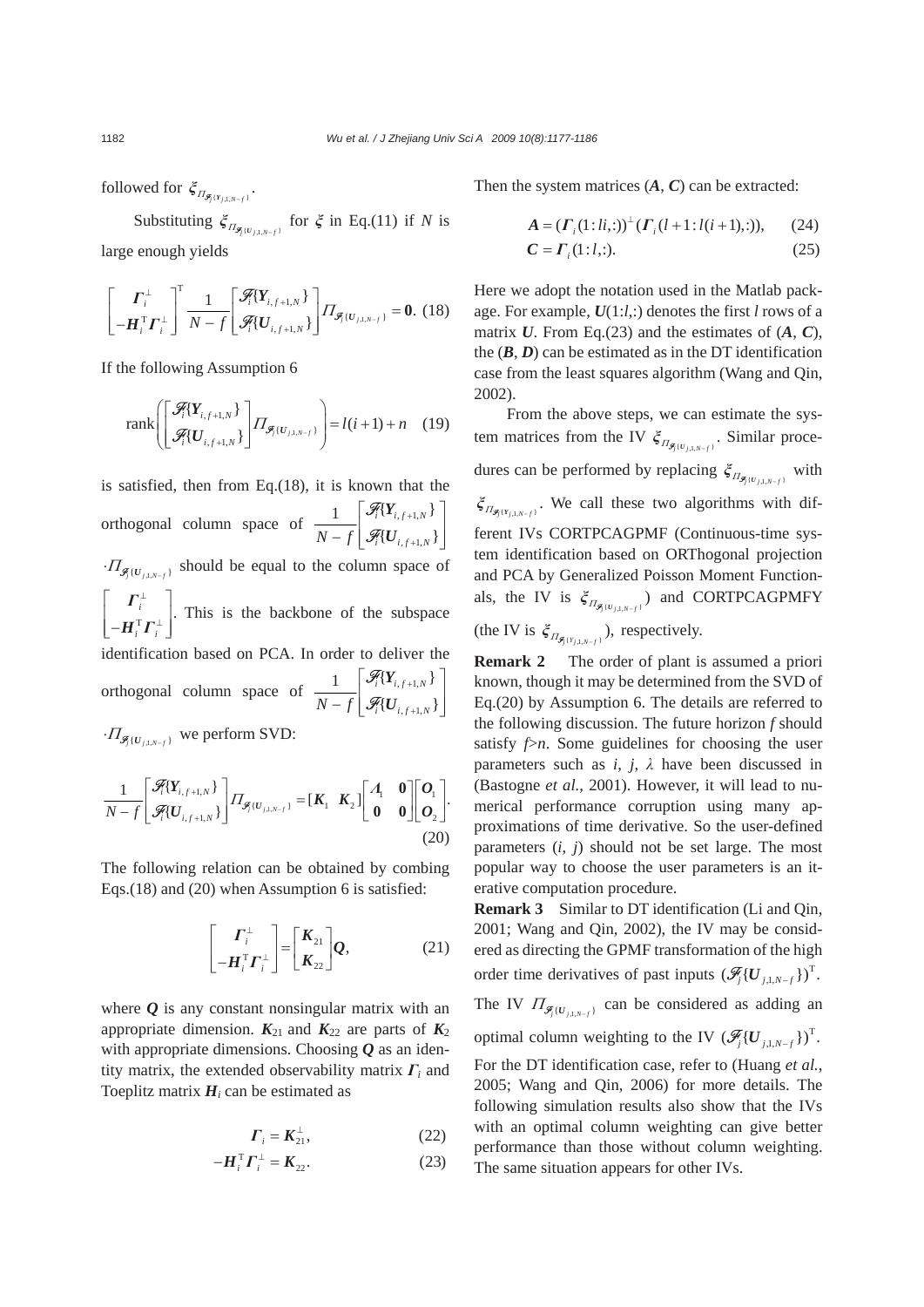### DISCUSSIONS

## **Order determination**

From Assumption 6, to decide the system order, we can choose the number of the non-zero singular values (the order of  $\Lambda_1$ ) from the SVD step in Eq.(20). We then obtain the system order by subtracting  $l(i+1)$ from the order of  $\Lambda_1$ . However, in most of the time, the form of Eq.(20) cannot be obtained from the SVD step. There is no zero singular value. In this situation, we can select the number of the relatively large values as the order of *Λ*1. However, this choice of order is very sensitive to the noise level.

Two important aspects should be considered for this determination. First, the differences between these singular values may become so great that fewer relatively large singular values will be selected. This leads to the 'small number' problem. On the other hand, the differences between these singular values may become small. In this case, more singular values may be selected as the relatively large values, which will lead to the 'large number' problem. Hence, the criterion of selecting the number of relatively large singular values is not favorable in a noisy framework. In some cases, other methods may be needed to determine the system order. There are some discussions for DT subspace identification (Li and Qin, 2001; Wang and Qin, 2002). However, few efforts have been made for the order determination of CT subspace identification. Future work will focus on this topic.

## **Consistency and input conditions**

The consistency properties of DT subspace identification have been researched in (Wang and Qin, 2002; Bauer, 2005). The consistency properties are related to the input conditions. In our algorithms, in order to obtain the consistent estimates, for all IVs *ξ*'s, Assumption 6 must be satisfied:

$$
\text{rank}\left(\begin{bmatrix} \mathcal{F}_j\{Y_{i,f+1,N}\} \\ \mathcal{F}_j\{U_{i,f+1,N}\} \end{bmatrix} \cdot \xi\right) = l(i+1) + n.
$$

This condition guarantees the consistency of estimates by these algorithms. The detailed input condition is not easy to express explicitly, especially for CT identification. However, simulation results indicate that most classic input signals such as pseudo random binary sequences could give a satisfactory performance.

#### **Instrumental variables**

Some IVs (i.e., the past input) satisfy the conditions of Eqs.(12) and (13) (Johansson *et al.*, 1999; Mercère *et al.*, 2007). However, simulation results show that using the past input as the IV is not suitable for this type of subspace identification based on PCA. In this subsection, another two IVs that may be appropriate for this type of subspace identification are introduced:

(1) The GPMF transformation of the high order time derivatives of past inputs. This IV is used for comparison with  $\xi_{\Pi_{\mathcal{F}_j(U_{i,1,N-f})}}$ . It can be constructed as

$$
\xi_{\mathcal{F}_j\{U_{j,1,N-f}\}} = (\mathcal{F}_j\{U_{j,1,N-f}\})^T.
$$
 (26)

(2) The orthogonal projection operator of the GPMF transformation of the high order time derivatives of combined past input-outputs. Similar to the DT subspace identification based on PCA (Wang and Qin, 2002), the following IV may be derived from the GPMF transformation of the high order time derivatives of combined past input-outputs:

$$
\boldsymbol{Z}_{j,\boldsymbol{1},N-f} = [(\mathcal{F}_j\{\boldsymbol{Y}_{j,\boldsymbol{1},N-f}\})^{\mathrm{T}} \ \ (\mathcal{F}_j\{\boldsymbol{U}_{j,\boldsymbol{1},N-f}\})^{\mathrm{T}}]^{\mathrm{T}}.
$$

However, we consider the orthogonal projection operator form

$$
\xi_{\Pi_{\mathcal{F}_j(\mathbf{Z}_{j,1,N-f})}} = \Pi_{\mathcal{F}_j(\mathbf{Z}_{j,1,N-f})}.
$$
 (27)

The algorithms with different IVs based on previous discussions are abbreviated as CPCAGPMF (Continuous-time system identification based on PCA by Generalized Poisson Moment Functionals, the IV is  $\zeta_{\mathcal{F}_{\{U_{i,1}, \ldots, \ell\}}}\right)$  and CORTPCAGPMFZ (the IV is  $\xi_{\Pi_{\mathcal{F}_i[\mathcal{Z}_{i,1,N-f}]} }$ ). It can be seen from the following simulation that the performances of CORTPCAGPMFZ and CPCAGPMF are not so good as those of CORTPCAGPMF and CORTPCAGPMFY. The possible reason for a quite different performance among different algorithms with different IVs may be due to the numerical problem in PCA computation.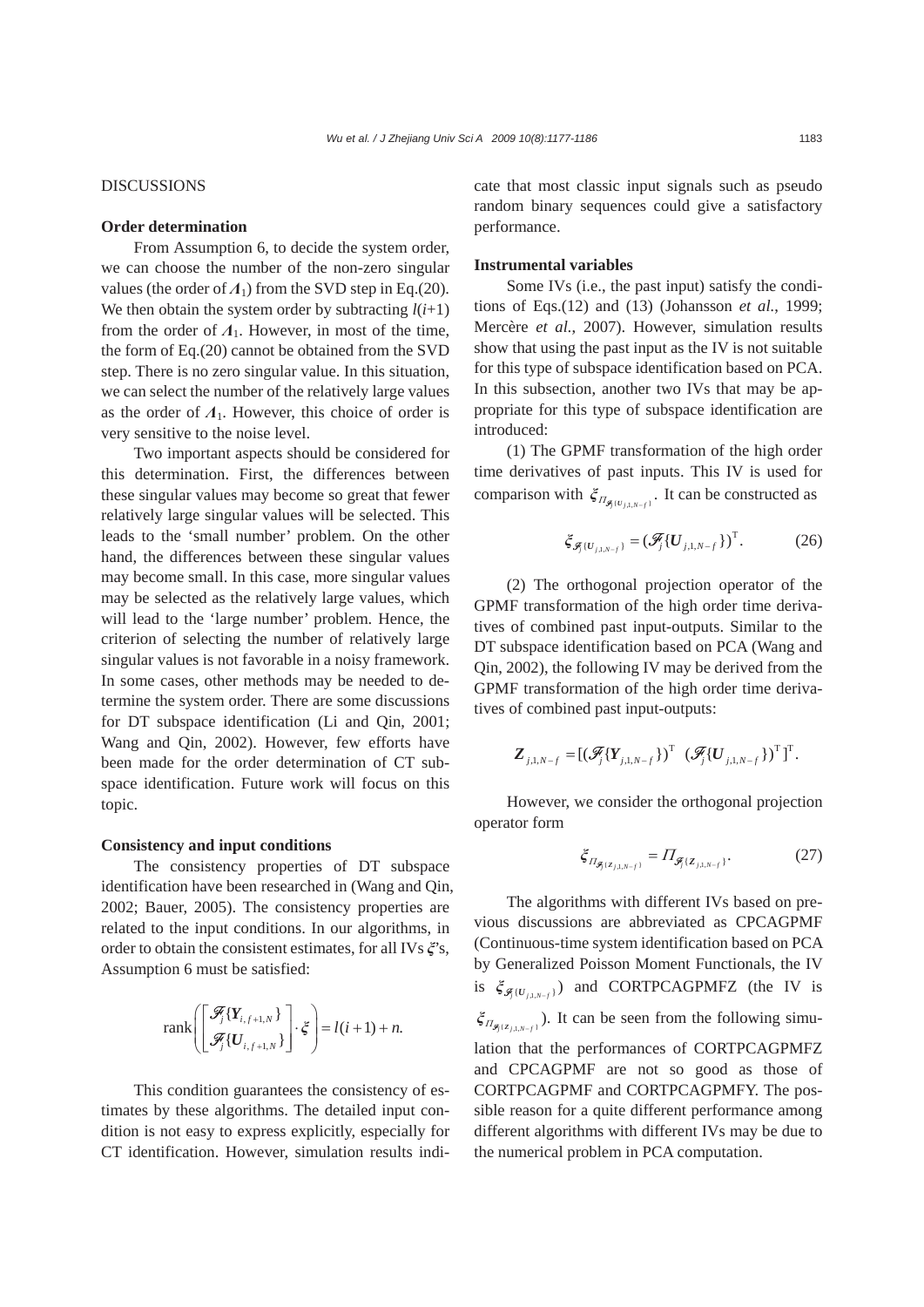## SIMULATIONS

A numerical example was simulated to illustrate the usefulness of the proposed algorithms and to verify the discussions in the previous section. The example is a third-order 2×2 system shown in CONT-SID (Garnier *et al.*, 2006). The input measure noise was added. The example is an EIV problem.

The following third-order state space system is considered:

$$
\dot{\mathbf{x}}(t) = \begin{bmatrix} 0 & 1 & 0 \\ -3 & -2 & -1 \\ -1 & -2 & -1 \end{bmatrix} \mathbf{x}(t) + \begin{bmatrix} 1 & 1 \\ 2 & 1 \\ 1 & 2 \end{bmatrix} \mathbf{u}(t),
$$

$$
\mathbf{y}(t) = \begin{bmatrix} 1 & 1 & 0 \\ 0 & 0 & 1 \end{bmatrix} \mathbf{x}(t) + \mathbf{v}(t).
$$

The noise-free input was a pseudo random binary sequence of size *N*=2000. The noise contaminating the input signals was a white Gaussian noise with a variance of 0.01. A white Gaussian noise was added on output such that *SNR*=20 dB. The initial state vector was equal to zero. The sampling period was chosen as 0.1 s. In order to illustrate the discussion in the previous section, the four algorithms CORTPCAGPMF, CPCAGPMF, CORTPCAGPMFY and CORTPCAGPMFZ were applied for this simulation. The filter order *i*=3, the IV filter order *j*=9, and the past input and output were built up with *f*=5. The filter cut-off frequency was set as *λ*=3 in the CONT-SID. The parameters were the same for all these four algorithms. Fifty Monte Carlo simulations were used to evaluate the performances of these algorithms.

The singular values of the numerical example are depicted in Fig.1. First, we consider these three algorithms: CORTPCAGPMF, CORTPCAGPMFY and CORTPCAGPMFZ. As Fig.1 shows, the number of relatively large singular values was 11. The term  $l(i+1)$  was equal to 8, and thus the order of the system should be considered as 3, equal to the true order value. From Fig.1, a false order will be obtained by CPCAGPMF. However, the order determination of CORTPCAGPMF, CORTPCAGPMFY and CORT-PCAGPMFZ algorithms are still not clear, as the plots show.



**Fig.1 Singular value plots**  (a) CORTPCAGPMF; (b) CPCAGPMF; (c) CORTPCA-GPMFY; (d) CORTPCAGPMFZ

Fig.2 plots the poles of the estimated plant by using CORTPCAGPMF, CPCAGPMF, CORTPCA-GPMFY and CORTPCAGPMFZ. CORTPCAGPMF, CORTPCAGPMFY and CORTPCAGPMFZ gave satisfactory estimates, while CPCAGPMF led to poor results. Fig.3 gives the Bode diagrams of the estimates of these four algorithms. This figure also shows that CORTPCAGPMF, CORTPCAGPMFY and CORTPCAGPMFZ gave better estimates than CPCAGPMF. CPCAGPMF still attained poor estimates for the frequency response, as expected in Remark 3. It can be seen that CORTPCAGPMF had a similar performance to CORTPCAGPMFY. CORT-PCAGPMF and CORTPCAGPMFY obtained more accurate estimates than CORTPCAGPMFZ.



**Fig.2 Pole plots of the plant estimated by using CORTPCAGPMF (a), CPCAGPMF (b), CORTPCA-GPMFY (c) and CORTPCAGPMFZ (d)**  The true poles are denoted by '+'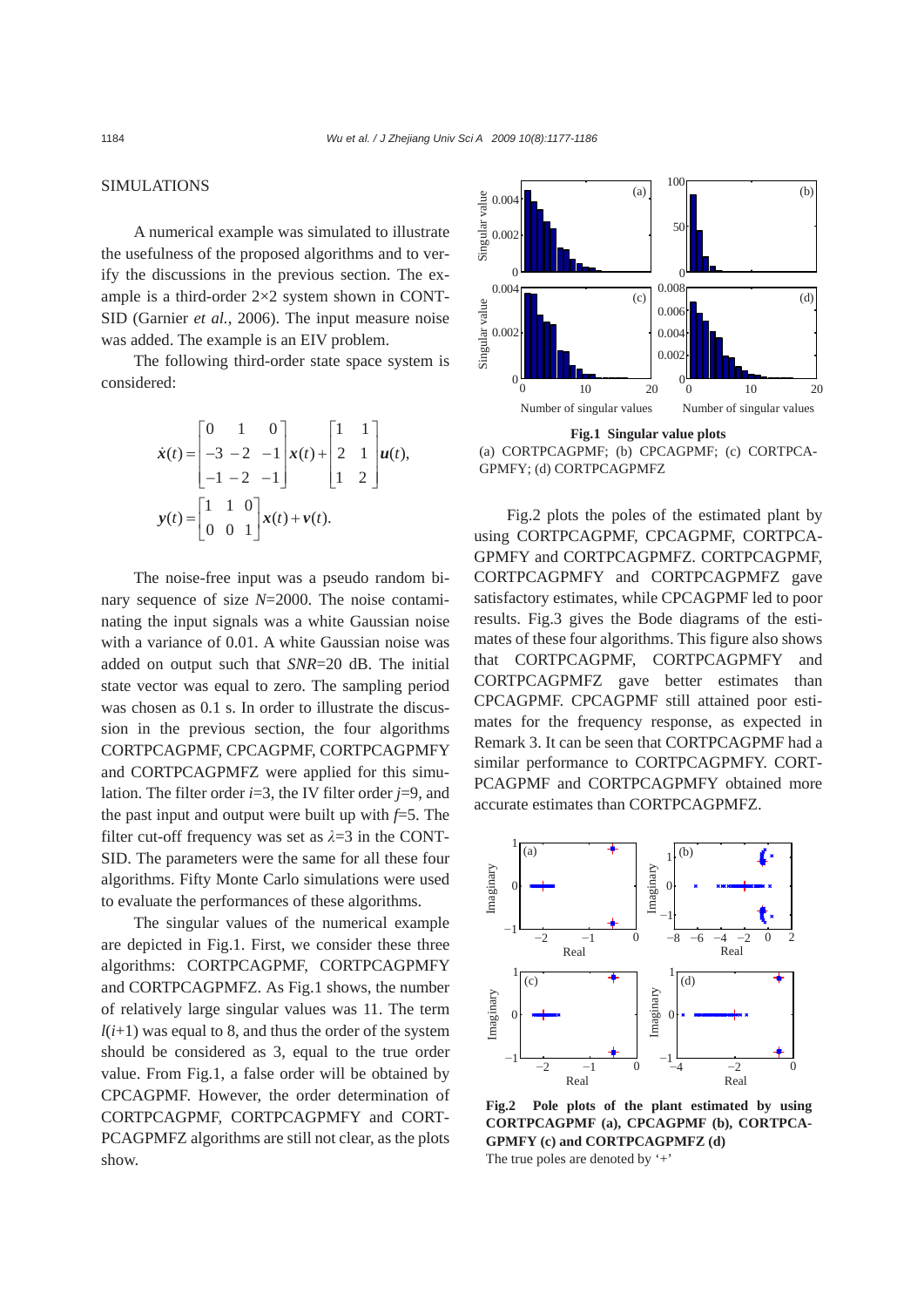

**Fig.3 Bode plots of the plant estimated by using CORTPCAGPMF (A), CPCAGPMF (B), CORTPCAGPMFY (C) and CORTPCAGPMFZ (D)** 

The true Bode plot is covered by 50 curves. In each subfigure, (a) from input 1 to output 1, (b) from input 2 to output 1, (c) from input 1 to output 2, (d) from input 2 to output 2

From the simulation results, it can be seen that the performances by using the IVs  $\zeta_{\mathcal{F}_i(U_{i+k-1})}$  and  ${\xi}_{\Pi_{\mathcal{F}_j(z_{j,1,N-f})}}$  are not so good as those by using  $\xi_{\Pi_{\mathcal{F}_i \{U_{j,1,N-f}\}}}$  and  $\xi_{\Pi_{\mathcal{F}_i \{Y_{j,1,N-f}\}}}$ .

### **CONCLUSION**

Subspace identification algorithms for the continuous-time errors-in-variables model from sampled data are proposed in this paper. In order to overcome the time-derivative problem inherent in continuous-time identification, we propose the filtering method GPMF. The backbone of these algorithms is to deliver the total least squares equation based on the GPMF transformation. Two IVs, the

orthogonal projection operator of the GPMF transformation of the high order time derivatives of past inputs and the orthogonal projection operator of the GPMF transformation of the high order time derivatives of past outputs, are used to eliminate the noise terms. A numerical simulation study and an industrial example illustrate the capability of the proposed algorithms. Some discussions about another two IVs, order determination and consistency properties, are presented. As the simulation results show, the instrumental variables of CORTPCAGPMF and CORT-PCAGPMFY algorithms are more suitable for this type of subspace identification method based on PCA.

It is also shown that the order determination method proposed in this paper is not good enough. Future work will focus on order determination and the color noise problem.